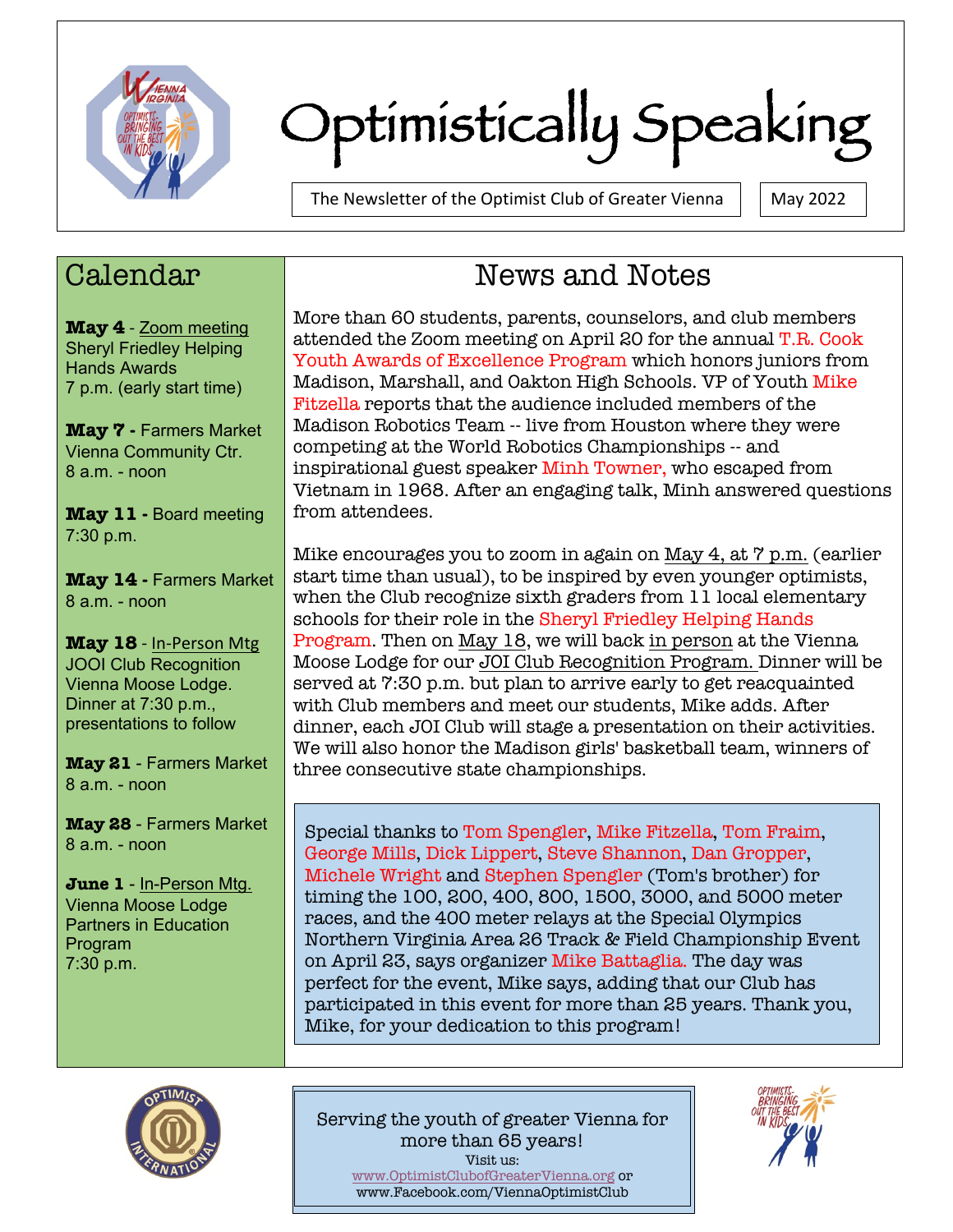From President Tom Bauer

### Greetings Fellow Optimists!

We had a great T.R. Cook awards program on April 20th with some very impressive students as usual. Several of the kids had to call in from Houston since they were participating in the national robotics competition at the same time. Speaking of T.R. Cook, most of you probably know that his house at the corner of Park St. and Church St. had a devastating fire about two weeks ago while he was sleeping. Thankfully, Vienna fire and rescue were able to rescue him before he suffered any serious consequences and he's fine. I was hoping to write him a letter from the club before Susan and I left town but still do not know his temporary address. If anyone learns what that might be, I would appreciate it if you would send him a note from the club wishing him well.

We will be holding our first in-person meeting in quite a while on May 18th at the Vienna Moose Lodge. This will be our JOOI club meeting where we get to listen to all the great projects our clubs have been doing for the betterment of our community. We will also be honoring the Madison Girls Basketball team for their incredible feat of winning 3 consecutive state championships. Since we will need to give the Lodge a headcount at least 3 or 4 days in advance, when you get the invitation, please respond promptly so there will be enough food. Cost per member will be set at \$28 for what should be an excellent dinner. The new chef at the Lodge is from the 29 Diner on Lee Highway which recently burned down. Having eaten there before, I can attest that the food is top notch. We are hoping that we can continue to hold inperson meetings going forward from that date.

Don't forget Helping Hands coming up May 4th on zoom. This is our award for 6th graders at 11 area schools for their compassion and helpfulness manifested in various ways at their respective schools. It's always nice to recognize admirable actions, hopefully encouraging our youngsters to continue on as they mature. I was disappointed that I could not assist at the Special Olympics at Episcopal High School on Saturday the 23rd of April. I've been told that all went well with good weather and adequate volunteer help from our members and students. I am grateful that Mike Battaglia continues to do such a fine job in heading this worthwhile program for us.

Susan and I will be out of pocket until May 16th while we enjoy our 50th anniversary celebration on a river cruise down the Rhine. It has been postponed twice but it looks like a go this time.

Optimistically, Tom



Our Farmers Market is back in business on Saturday, May 7, with more great food, fabulous music, and fun company! Thanks so much to Dick Gongaware for lining up another wonderful season of live entertainment! Here's the May music schedule:

May  $\frac{7}{7}$  - Art and Nancy Lisi (pop and folk music) May 14 - Fiddlin' Willie Band May 21 - The Splinters May 28 - Bill Rose and Laurie Blue

To volunteer for any Saturday, and to see our list of amazing vendors, please visit our website: www.OptimistClubofGreaterVienna.org <u>. Thanks</u>